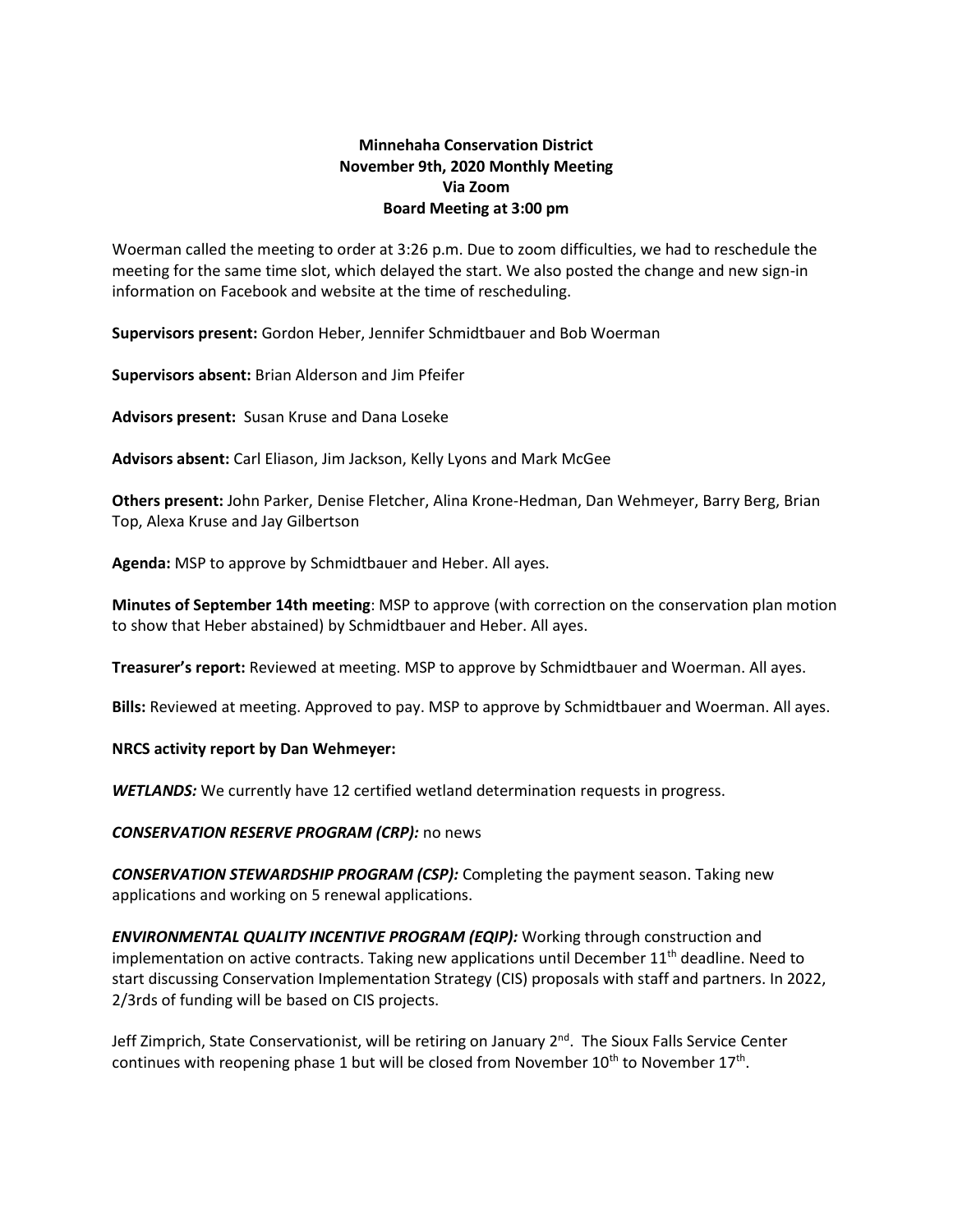**Big Sioux River – RCPP Report by Barry Berg or Brian Top:** Working with new producers for next season, with interest for over 100 acres already. Programmatic Agreement finished and waiting for National Headquarters action. 2 Ag. Waste Management System reimbursements. Segment 3 final report is completed. Minnehaha Conservation District is now the sponsor of the Big Sioux River project. MSP to approve voucher #1 by Schmidtbauer and Heber. All ayes. MSP to approve voucher #2 by Heber and Schmidtbauer. All ayes. 3 checks will be written to Topsoil LLC for work completed. MSP to write a check to Moody Conservation District to reimburse them for check #1 in the amount of \$4,671.86 by Heber and Schmidtbauer. All ayes. MSP to issue two checks to TopSoil LLC - \$3,892.80 (September consulting) and \$3,210.34 (October consulting) by Heber and Schmidtbauer. All ayes.

**Urban Educator Report by Alina Krone-Hedman:** Working on possible projects at the Gevik site and public parks. May work with the City on native plantings, rain garden/bio swale areas, urban forestry and more if grant money is awarded. Education material is complete; webinars and workshops may be coming.

**Public Comment Time – 15 minutes –** No comments

#### **Update from Supervisors -** None

#### *OLD BUSINESS*

**1. Service Report (bio-solids, tree planting, grass planting, Gevik Site, etc.)**

Bio-solids: Soil sampling has 3 full days of work left; possibly it can be completed next week. Trees: 50 acres are planned; 22 of those are committed. Grass: Dormant seeding is completed, except for the Military Cemetery seeding. Gevik Site: Information will be coming on the Game, Fish and Parks Trail Grant. The site has been used a lot this year.

#### **2. Building Improvement Information - Shed**

The tree shed has been insulated and sealed with sheet rock. Costs for projected remodeling in the middle building would total about \$20,300. (Sewer permit - \$2,400; Lumber - \$3,000; Bathroom/shower - \$5,000; Heating – \$2,500 – \$3,000; and Walls, insulation & electric – \$4,000). To offset these costs, we are receiving \$4,800/year for cooler rent and savings from eliminating the Porta-Potty rental would be \$1,200 per year (\$6,000 over 5 years). We have applied for a Corona Virus grant through the State of SD in the amount of \$9,200. A Water Festival Donation for storage would be \$2,500. Work could begin in December. Parker will put together more figures about the cost for the next meeting.

### **3. County Building Space Potential**

There would be no space for a shop or cooler. They may come up with office space for a monthly fee.

### **4. Cooler Space Rental (Dakota Fresh Food Hub)**

The organization is renting the cooler for \$400.00/month. They have an agreement for October through December this year and would like a 12-month contract. Food is brought in on Wednesday night and Thursday mornings and distributed to 16-17 places by Thursday afternoon each week.